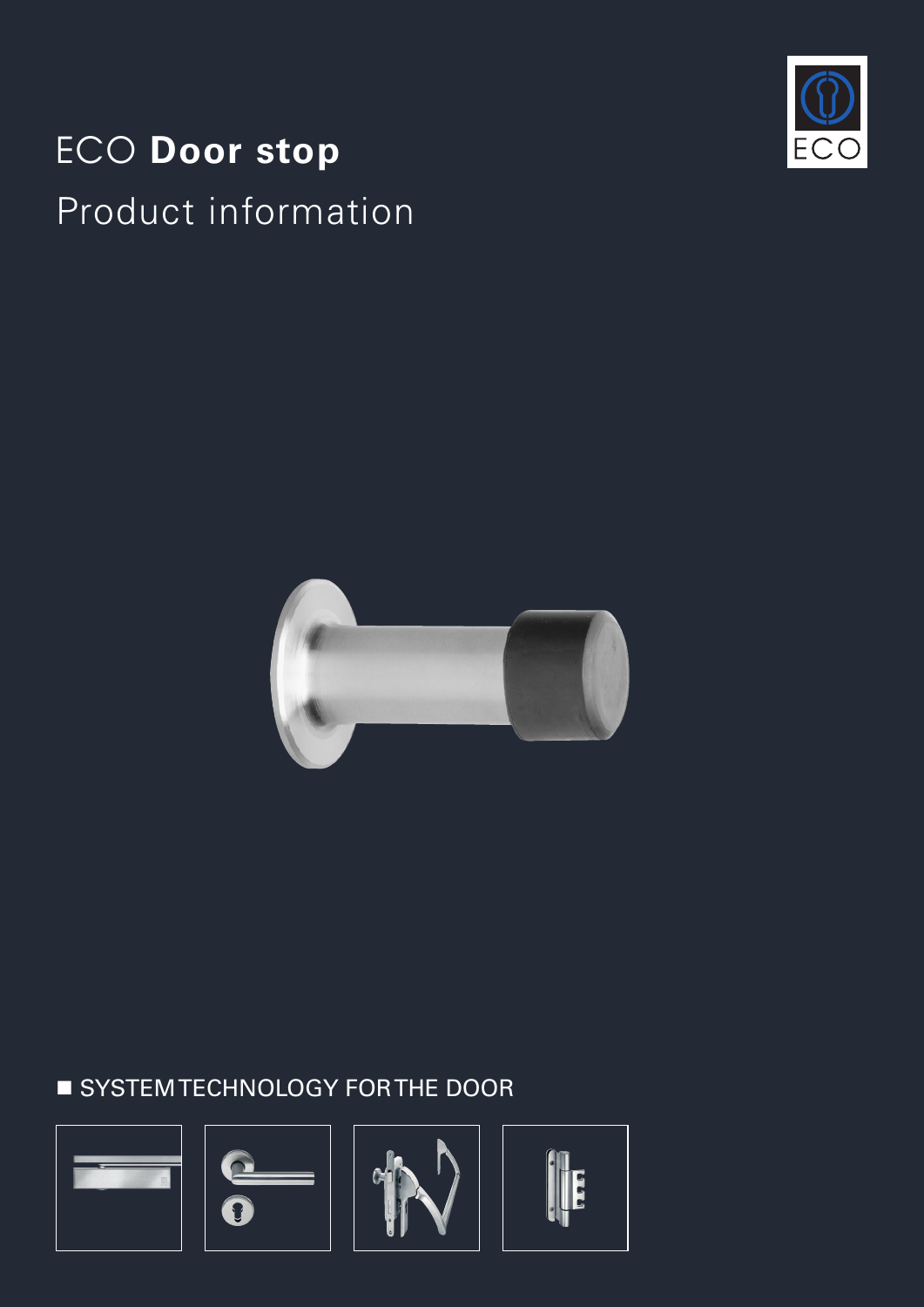

# Door stop





Material: Stainless steel 1.4301 Finish: Satinized / including fixing material



| Execution      | Door stop BS 44 |  |
|----------------|-----------------|--|
| Article number | 257001.46       |  |

#### **Door stop BS 45**

Material: Stainless steel 1.4301 Finish: Satinized / including fixing material





18 24,5

 $\frac{1}{2}$ 

44,5

6







| Execution      | Door stop BS 45 |  |
|----------------|-----------------|--|
| Article number | 257002.46       |  |

#### **Door stop BS 65**

Material: Stainless steel 1.4301. Finish: Satinized / including fixing material

| Execution      | Door stop BS 65 | Base plate for BS 65<br>13 mm high (black lacquered)" |
|----------------|-----------------|-------------------------------------------------------|
| Article number | 257009.46       | 25701214                                              |



 $^{\circ}$ 



### **Door stop for walls WS 46**

Material: Stainless steel 1.4301 Finish: Satinized / including fixing material









### **Door stop for walls WS 76**

Material: Stainless steel 1.4301. Finish: Satinized / including fixing material



| Execution      | Door stop for<br>walls WS 76 |
|----------------|------------------------------|
| Article number | 257007.46                    |